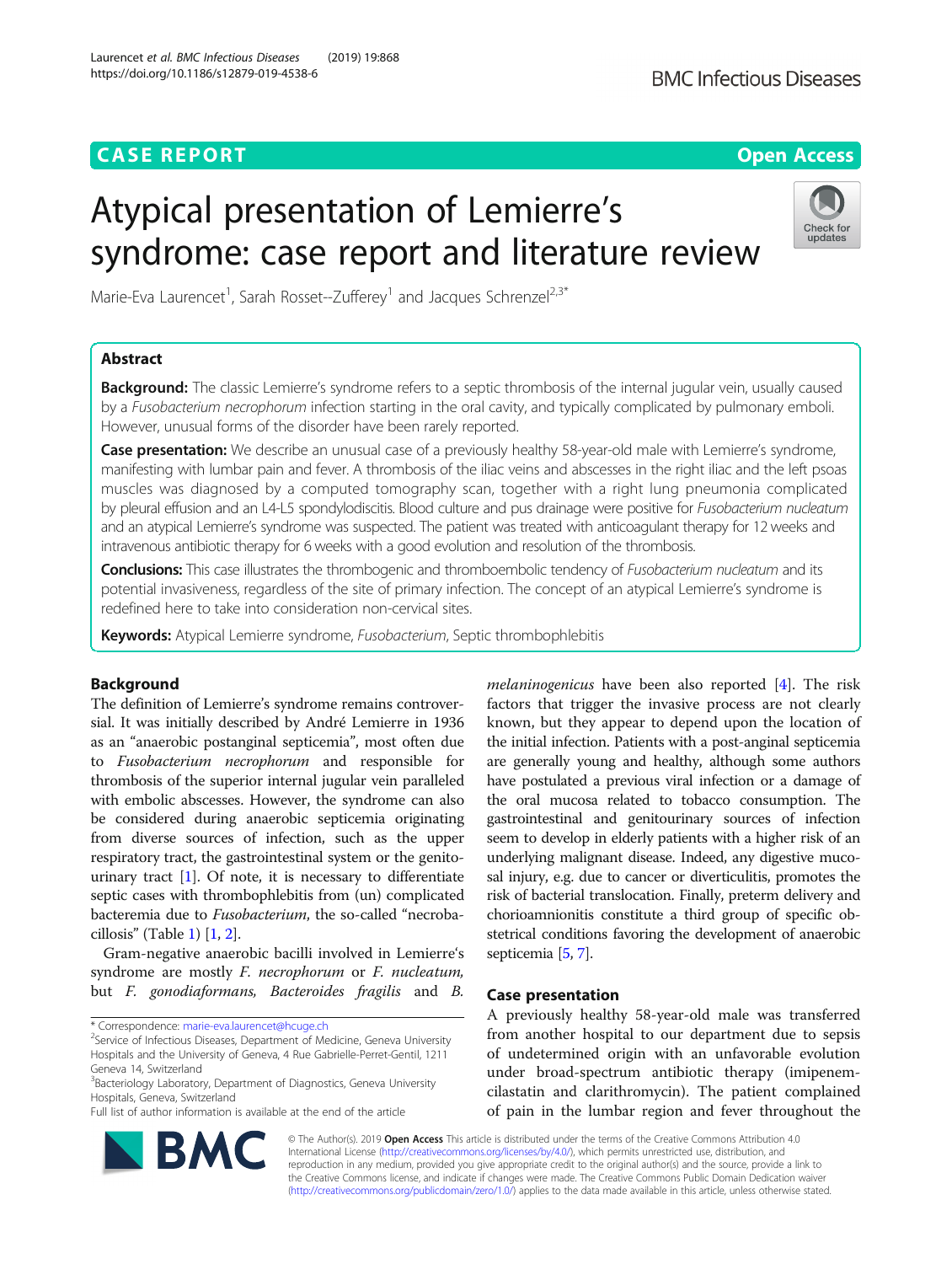<span id="page-1-0"></span>

|  |  | Table 1 Examples of atypical Lemierre's syndrome |  |  |
|--|--|--------------------------------------------------|--|--|
|--|--|--------------------------------------------------|--|--|

| Age,<br>gender         | Location of the infection                                                                                                           | Organism                   | Atypical presentation                                                                                             | Reference,<br>year                    |
|------------------------|-------------------------------------------------------------------------------------------------------------------------------------|----------------------------|-------------------------------------------------------------------------------------------------------------------|---------------------------------------|
| (necrobacilloses)      | A) Complicated bacteremia due to Fusobacterium                                                                                      |                            |                                                                                                                   |                                       |
| 42 yr,<br>female       | Vertebral osteomyelitis                                                                                                             | F. nucleatum               | Complicated bacteremia without<br>thrombosis or metastatic abscess                                                | Ramos et al.,<br>2013 [2]             |
|                        | B) Conditions mimicking a Lemierre syndrome                                                                                         |                            |                                                                                                                   |                                       |
| 4 yr,<br>male<br>child | Multiple peri-tonsillar abscesses with<br>brain, orbits and lung emboli                                                             | Staphylococcus<br>aureus   | Organism mimicking Lemierre's<br>syndrome                                                                         | Aouad et al.,<br>2010 [3]             |
| 59 yr,<br>male         | Right internal jugular vein thrombosis and<br>abscesses                                                                             | Streptococcus<br>anginosus | Organism mimicking Lemierre's<br>syndrome                                                                         | Osman et al.,<br>2017 [4]             |
|                        | C) Atypical Lemierre's syndrome                                                                                                     |                            |                                                                                                                   |                                       |
| 26 yr,<br>male         | Lower limb trauma complicated by extensive<br>inferior vena cava and femoral vein thrombosis,<br>lung abscesses                     |                            | F. necrophorum Lower limb origin, site of thrombosis<br>(inferior vena cava)                                      | Razonable<br>et al., 2003 [5]         |
| 47 yr,                 | Left ovarian vein thrombosis (with intrauterine<br>female device)                                                                   | F. necrophorum             | No obvious origin of infection, site<br>of thrombosis (ovarian vein)                                              | Huynh-Moynot<br>et al.,<br>$2011$ [6] |
| 32 yr,<br>male         | Prostatic abscess (on urinary catheter) with iliac<br>vein thrombosis, pulmonary abscess and pleural<br>fistula                     | F. necrophorum             | Prostatic origin, site of thrombosis<br>(iliac vein)                                                              | Bonny et al.,<br>2019                 |
| 26 yr,<br>male         | Inferior vena cava and common femoral vein<br>thrombosis and multiple abscesses in the lungs                                        | F. necrophorum             | Site of thrombosis (femoral vein<br>thrombosis)<br>After a trauma-associated abscess of<br>the limb               | Razonable<br>et al., 2003 [5]         |
| 58 yr,<br>male         | Thromboses of the two iliac veins, abscesses in<br>muscles, pleural effusion complicating a<br>pneumonia and L4-L5 spondylodiscitis | F. nucleatum               | Site of thrombosis (iliac veins), site of abscesses<br>(iliac and psoas muscle), spondylodiscitis and<br>organism | This report                           |

preceding two weeks. He also described asthenia, anorexia and a recent weight loss of 3 kg. The medical history was unremarkable. He was a non-smoker and reported no drug abuse, recent travel or contact with animals.

Upon admission to our hospital, the patient presented a high fever of 39.3 °C with hemodynamic stability. The physical examination showed no heart murmur or signs of cardiac congestion, but the presence of bilateral painless swollen legs was observed. Pulmonary auscultation showed respiratory crackles on the right side. The neurological, abdominal, cutaneous and osteoarticular examinations were unremarkable.

Laboratory examinations revealed the following results: hemoglobin 116 g/l (normal range: 140–180 g/l); leukocyte count,  $33.3^*10^9$  cells/l  $(4-11^*10^9$  cells/l) without left-band shift; C-reactive protein, 114.6 mg/l (0–10 mg/l); creatinine, 56 μmol/l (62–106 μmol/l), aspartate transaminase, 174 U/l (12–50 U/l); alanine aminotransferase, 209 U/l (14–50 U/l); alkaline phosphatase, 406 U/l (25–102 U/l); gamma-glutamyl transpeptidase, 517 U/l (9–40 U); total bilirubin, 76 μmol/l (7–25 μmol/l); conjugated bilirubin, 66 μmol/l (0.5–9.5 μmol/l); International Normalized Ratio, 1.38. Serology assays for hepatitis B virus, hepatitis C virus and human immunodeficiency virus were negative. Urinary sediment was unremarkable.

As there was a high suspicion of spondylodiscitis, blood cultures were ordered and a thoraco-abdominal computed tomography (CT) scan was performed. The scan revealed thromboses of the two iliac veins, abscesses in the right iliac muscle  $(2.3 \times 2.0 \text{ cm})$  and the left psoas muscle  $(6.0 \times 4.8 \text{ cm})$ , a right pleural effusion complicating a pneumonia, as well as a L4-L5 spondylodiscitis (Fig. [1](#page-2-0)). Lumbar magnetic resonance imaging confirmed an L4-L5 spondylodiscitis and the presence of abscesses in the muscles. One blood culture (taken initially as an outpatient before antibiotic administration) and the culture of the pus drained from the right psoas muscle grew F. nucleatum. The right pleural effusion was also drained and confirmed the presence of an empyema without bacterial growth (under antimicrobial therapy). Antibiotic therapy was then switched to amoxicillin-clavulanate in combination initially with clindamycin as F. nucleatum is pan-susceptible to these antimicrobials.

When considering the presence of *F. nucleatum* bacteremia with a complicated pneumonia, a spondylodiscitis and multiple muscle abscesses, we suspected a case of Lemierre's syndrome and attemted to identify the source of the infection. An orthopantomogram, a transoesophageal echocardiography as well as a cerebral CT scan were unremarkable. The duplex sonography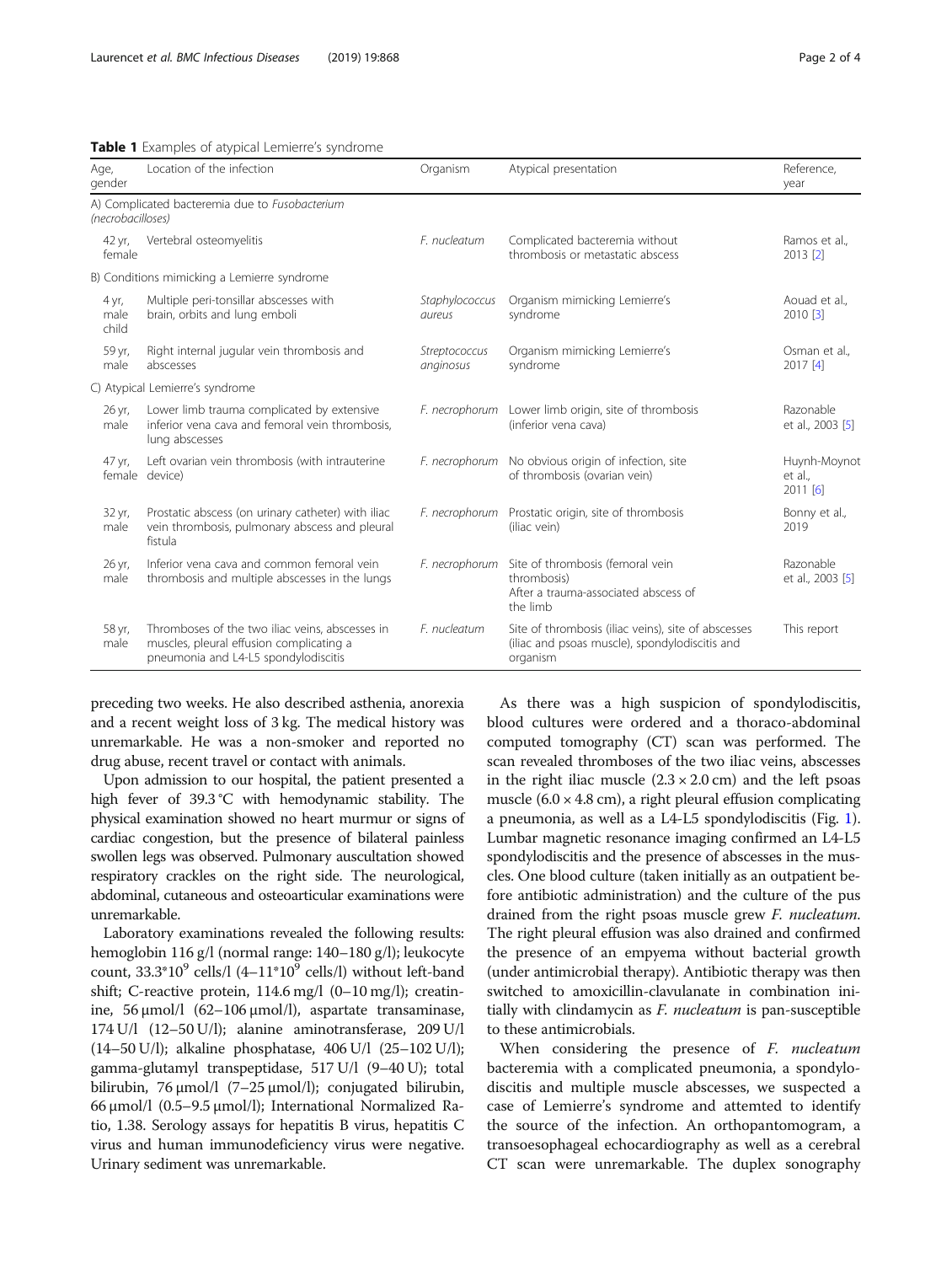<span id="page-2-0"></span>

confirmed bilateral venous iliac thromboses. As the patient presented lower gastrointestinal bleeding under anticoagulation (acenocoumarol), a colonoscopy was performed, but revealed no sign of malignancy or mucosal lesions. An inferior vena cava filter was put in place and withdrawn at one month and anticoagulation was continued for a total duration of 3 months. Antibiotic treatment was given intravenously for 6 weeks. At 3 months, duplex ultrasound showed complete resolution of the thromboses and clinical follow-up was normal. Spinal magnetic resonance imaging at 9 months showed sequelae of the L4-L5 spondylodiscitis.

We searched PubMed using the following terms "atypical + Lemierre syndrome" and then selected the atypical cases as illustrations. The search was not exhaustive.

## Discussion and conclusions

Whereas a typical Lemierre's syndrome consists of a septic cervical thrombophlebitis, usually complicated by septic emboli, atypical presentations have been reported in the abdomen, either in the context of genitourinary infections [[8](#page-3-0)] or related to other intra-abdominal [\[9\]](#page-3-0) or lower limb infections [\[5](#page-3-0)] (Table [1\)](#page-1-0). Based on the absence of septic thrombophlebitis, these cases should be formally considered as different from bacteremia due to *Fusobacterium* [\[6](#page-3-0), [10\]](#page-3-0). In our case, the presentation and evolution of Lemierre's syndrome were atypical, as well as the identification of the

less frequent *F. nucleatum* [[8](#page-3-0)]. The source of infection was likely of colonic origin due to the lower gastrointestinal bleeding and the occurrence of two iliac thromboses.

The second observation in our case was the thromboembolic behavior of *Fusobacterium* spp., probably due to the production of endotoxins, which promote platelet aggregation  $[11]$  $[11]$ . The localization of the thromboses in the iliac veins was also atypical, but it was most likely related to the proximity of the site of infection, as reported in other cases [[5,](#page-3-0) [7\]](#page-3-0). The use of anticoagulant therapy is controversial in Lemierre's syndrome. Some authors propose to introduce anticoagulation in the case of antibiotic failure or when thrombosis extends further [\[1](#page-3-0)]. However, due to the severity of the infection in our patient and the swollen legs, we decided to treat the septic iliac thrombophlebitis with a 3-month course of anticoagulants.

In summary, treatment of Lemierre's syndrome typically consists of surgical drainage of the abscess, if present, and intravenous antibiotic therapy for 4–6 weeks, although the overall treatment duration is not well established. Antibiotic therapy with anaerobic coverage must be rapidly introduced. Mortality is difficult to estimate, but can be high (up to 25%) and depends on the timing of antibiotic initiation [[4](#page-3-0), [7](#page-3-0)] . As penicillin-resistant strains have been reported, empiric therapy should consist of clindamycin or metronidazole or the use of a combination of betalactams with beta-lactamase inhibitors [[3](#page-3-0)].